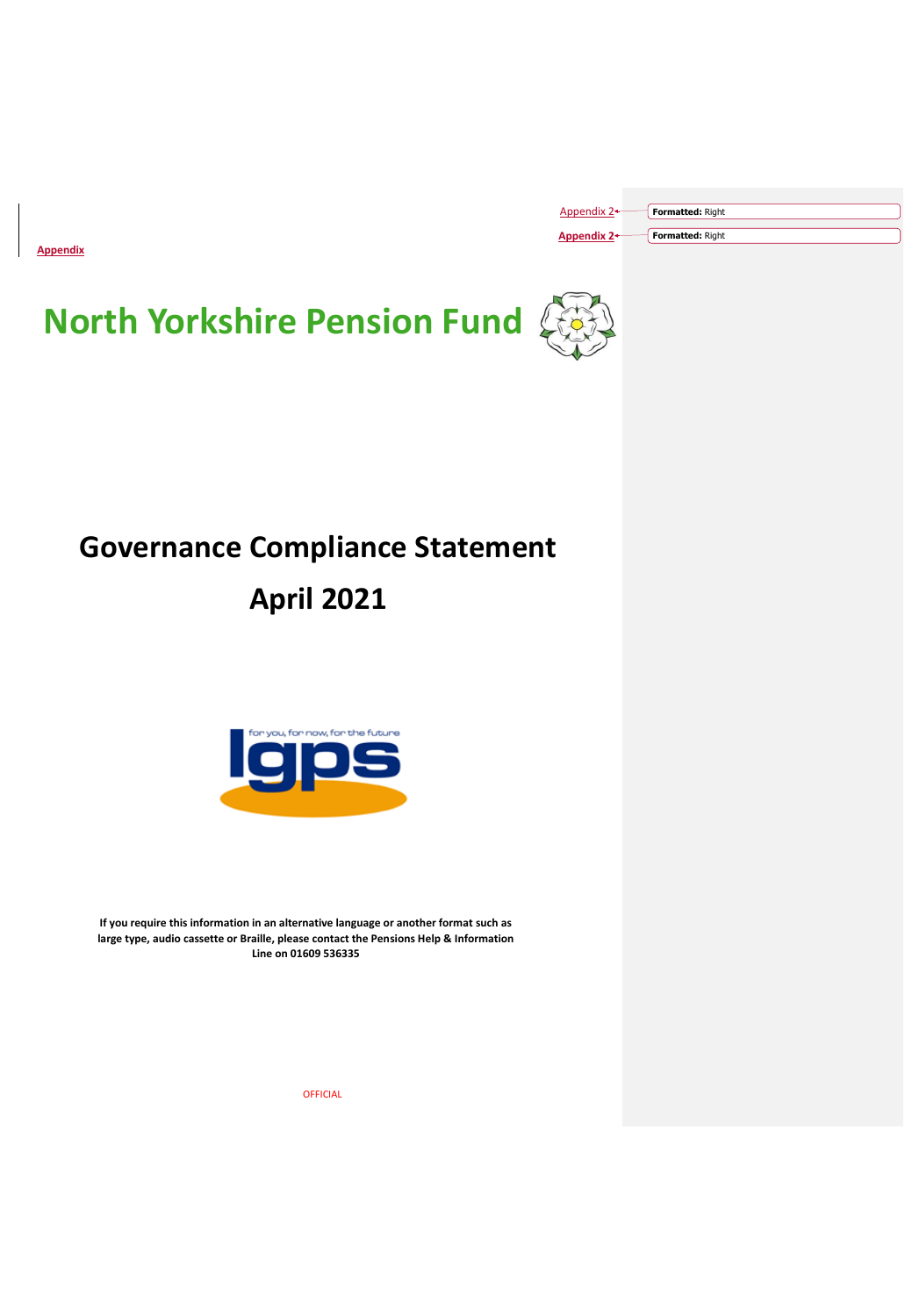# **Index**

# **Section**

- **[Introduction](#page-2-0)**
- **[Governance Arrangements](#page-2-1)**
- **[Representations and Meetings](#page-3-0)**
- **[Operational Procedures](#page-4-0)**
- **[Key Policy and Strategy Documents](#page-5-0)**
- **[Compliance with Best Practice Principles](#page-5-1)**

 OFFICIAL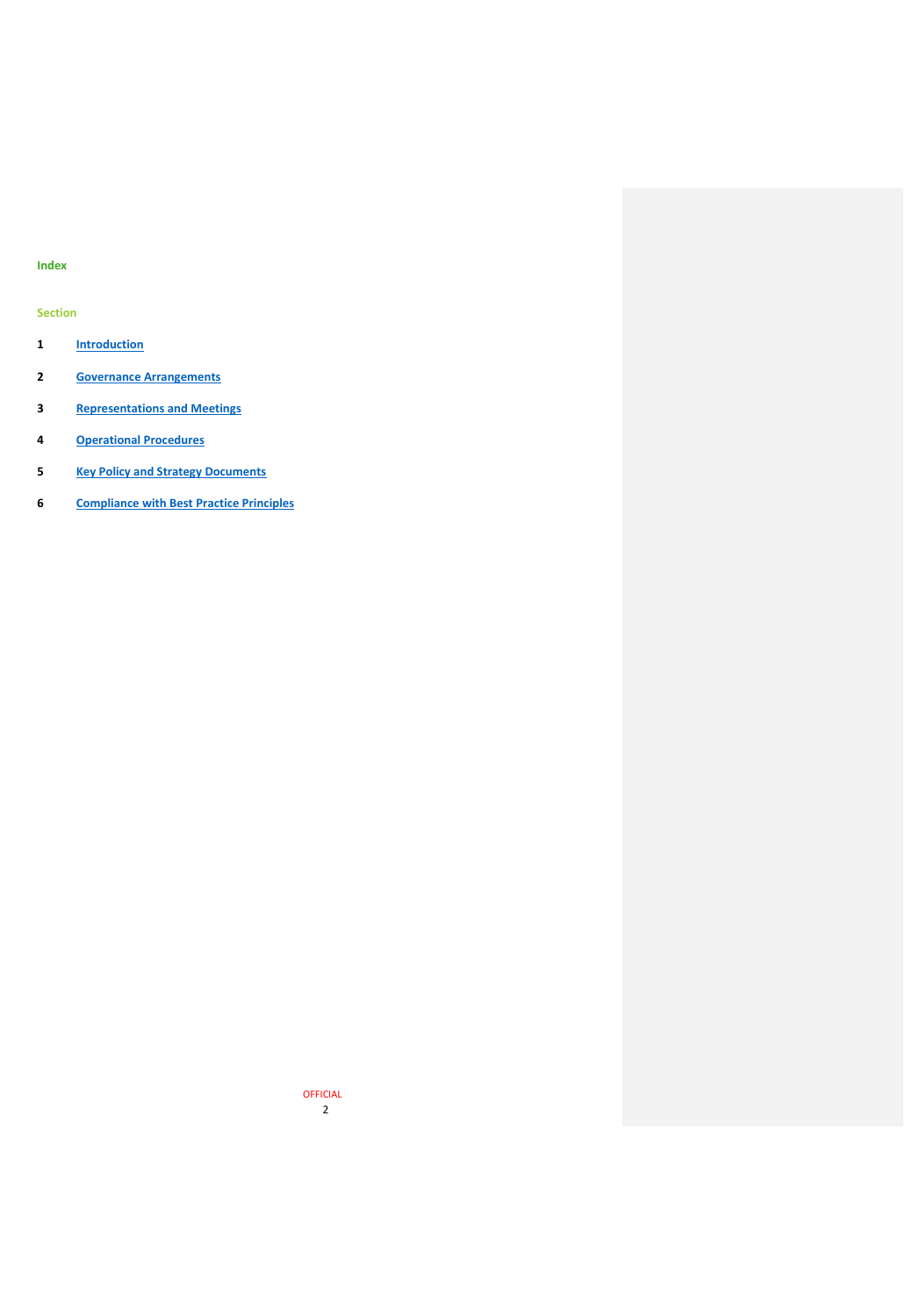## <span id="page-2-0"></span>**1.0 Introduction**

- 1.1 This Statement has been prepared by North Yorkshire County Council (NYCC, or "the Council") as administering authority of the North Yorkshire Pension Fund (NYPF, or "the Fund") in accordance with the requirements of the provisions of the Local Government Pension Scheme (LGPS) Regulations 2013.
- 1.2 These regulations describe the governance arrangements of the Fund and assess them against a set of best practice principles, either confirming compliance or providing an explanation of the reasons for noncompliance as appropriate.

#### <span id="page-2-1"></span>**2.0 Governance Arrangements**

#### **Pension Fund Committee**

- 2.1 Overall responsibility for the governance of the LGPS, as it is organised and operated in North Yorkshire resides with the Pension Fund Committee (PFC), a committee of the Council, which has been delegated the following powers:
- 2.1.1 To exercise the powers of the Council to invest monies forming part of the Fund, including:
	- to determine and periodically review the Investment Strategy of the Fund
	- to receive reports from the appointed managers, at least once every quarter, setting out the action they have taken under their appointment
	- to receive reports, at least once a quarter from the Investment Consultant regarding the investment performance of the appointed investment managers and the Fund overall
	- to receive regular budget reports regarding the administration of the Fund
	- from time to time consider the desirability of continuing or terminating the appointments of any organisations involved in the investment of the monies of the Fund and / or advising / reporting thereon
	- to receive a Statement of Final Accounts and approve the NYPF Annual Report and associated governance statements for submission to the Audit Committee
	- making recommendations on matters relating to the Fund and from time to time reporting to the Executive
- 2.1.2 To exercise all the Council's powers as administering authority for the Fund, subject to any specific instructions that might be given from time to time by the Council.
- 2.1.3 To carry out the Council's functions relating to the LGPS under the regulations.

#### **Pension Board**

- 2.2 To comply with regulation 106 of the LGPS (Amendment) (Governance) Regulations 2015, terms of reference to establish the Council's Pension Board were approved at its meeting on 13 November 2019.
- 2.3 The Pension Board is responsible for assisting the Council in securing compliance with the regulations, and to ensure the efficient and effective governance and administration of the LGPS. The Pension Board will have an oversight role in the governance of the Fund.
- 2.4 The key points from the terms of reference are:
	- there are nine members of the Pension Board, being four scheme member representatives (voting), four employer representatives (voting) and one independent chair (non-voting)
	- there will be four meetings each year
	- the Pension Board has its own conflicts of interest policy
	- costs of the Pension Board will be met by the Fund
	- the quorum required for the Pension Board meetings is the Chair, one scheme and one employer representative

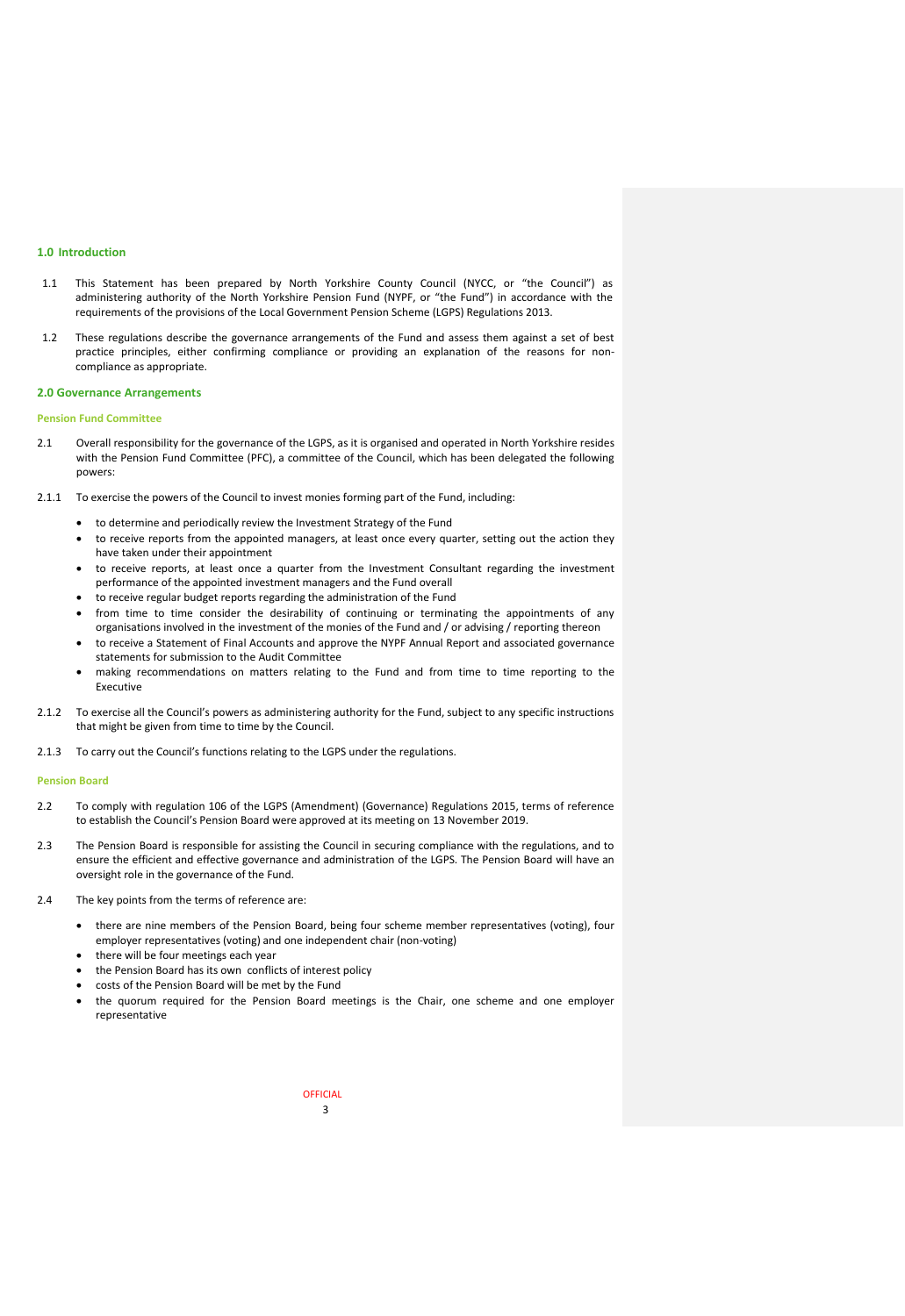#### **Independent Professional Observer**

2.5 In order to provide an independent assessment of the Fund's governance arrangements the PFC has appointed an Independent Professional Observer (IPO). The IPO reports annually to the PFC on the level of compliance of the Fund against the Ministry of Housing, Communities and Local Government's (MHCLG) best practice principles, and also offers advice on governance related matters.

#### **Functions Delegated to Officers**

- 2.6 The Council's constitution sets out the duties of the Corporate Director Strategic Resources in relation to the Fund. Essentially, the Corporate Director acts as the Treasurer of the Fund (and is referred to as such in the remainder of this Statement) providing information and advice to the PFC whilst also managing the day to day affairs of the Fund, including:
	- the exercise of the Council's function as administering authority, subject to any specific instructions that might be given from time to time by the PFC
	- the power to seek professional advice and to devolve day to day handling of the Fund to professional advisers within the scope of LGPS regulations
	- to change the mandate of a fund manager, in consultation with the Chairman and at least one other Member of the PFC, in circumstances when not to do so would lead to a real or potential loss in value of the Fund's investments. Any such action to be reported to the PFC as soon as practical.

## **The North Yorkshire Pension Fund Officer Group** (**NYPFOG)**

2.8 NYPFOG meets periodically to provide an opportunity for employers and NYPF officers to meet and address any issues relating to the administrative arrangements of the Fund.

#### <span id="page-3-0"></span>**3.0 Representations and Meetings**

#### **Representation**

- 3.1 The current membership of the PFC is as follows:
	- eight elected Members representing the administering authority who each hold one vote on the PFC
	- two further elected Members representing the Fund's other largest employing bodies each holding one vote. One Member represents the City of York Council, the other is the District Councils' representative of Local Government North Yorkshire and York
	- a number of substitute Members have been nominated to attend in the absence of each of the main Members
	- three union representatives are invited to attend every meeting, in a non-voting capacity
	- the Chairman of the Pension Board is invited to attend every meeting, in a non-voting capacity
	- the quorum required for meetings is three

#### **Meetings**

- 3.2 The PFC is governed by the decision making procedures defined in the Constitution of the Council, being a full committee of the Council. These are fully compliant with the terms of the Local Government Act 2000. In addition, the PFC complies with the procedural requirements defined in LGPS regulations.
- 3.3 Papers for all meetings of the PFC are provided to all the Members identified in **paragraph 3.1** above, including substitute members and union representatives. In addition, the Investment Adviser and Investment Consultant (who also attend every meeting), Fund Managers and the Fund Actuary are given the opportunity to view all items on the public agenda of each meeting.
- 3.4 PFC papers are also publicly available on the Council's website. The Communications Policy explains in more detail the arrangements for engagement with all stakeholders.

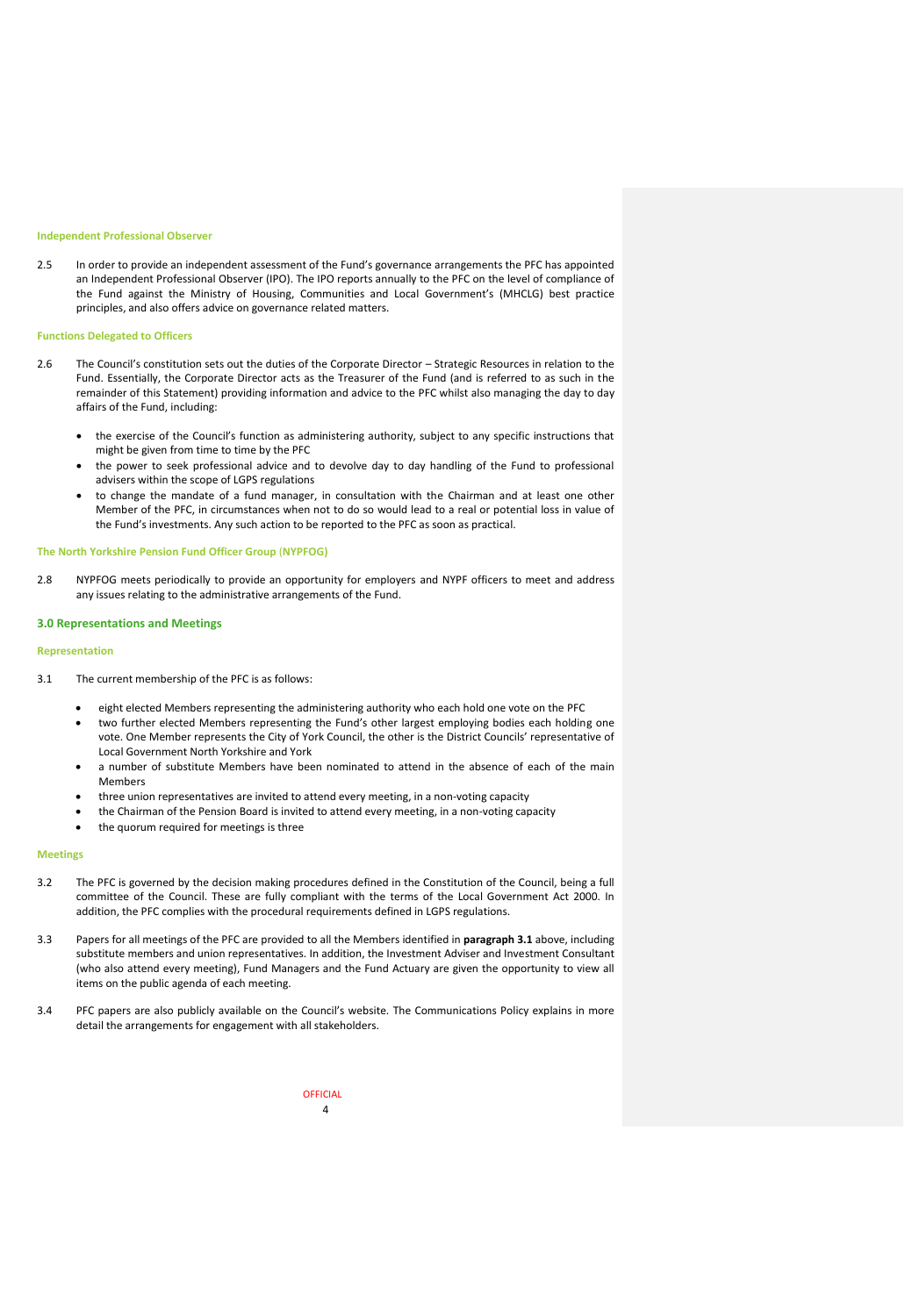- 3.5 The PFC convenes once each quarter. The Fund's investment managers are scheduled to attend additional meetings where the PFC specifically considers fund manager performance and related matters. Four supplementary meetings a year are normally held for this purpose. In attendance at each meeting are the Investment Adviser, the Investment Consultant, the Treasurer and representative members of his staff involved with the NYPF (e.g. Head of Pensions Administration, Head of Investments), and a Committee Clerk (NYCC).
- 3.6 The PFC has also included a specific meeting in July in its programme. This is in order to consider the draft Statement of Final Accounts and undertake the annual review of the governance documents, in addition to any other business requiring attention at that time.

#### <span id="page-4-0"></span>**4.0 Operational Procedures**

#### **Training**

- 4.1 In the CIPFA Pensions Finance Knowledge and Skills Framework it states that "Administering Authorities should ensure that decisions are taken by persons or organisations with the skills, knowledge, advice and resources necessary to take them effectively". There are legal requirements set out in the LGPS regulations and other relevant legislation, as well as best practice guidance on training published by professional and regulatory bodies.
- 4.2 Both the PFC and Pension Board complete the CIPFA skills matrix questionnaire in order to identify skills gaps and training needs.
- 4.3 The Fund arranges a programme of internal and external training events and access to other resources designed to meet these requirements, recommendations and best practice guidance principles for Members of the PFC. A register of all training events is maintained and reported at each PFC meeting.
- 4.4 The costs incurred by Members of the PFC in attending training sessions are met by the Fund in accordance with the policies of the administering authority.
- 4.5 Members of the Pension Board must have the required knowledge and understanding of the Scheme and the law and regulations relating to pensions in order to properly exercise their duties.

#### **Reporting and Monitoring**

- 4.6 The Fund has a Business Plan that is agreed at the start of each financial year which is reviewed regularly and is included in the agenda papers for each meeting.
- 4.7 In relation to investment matters, the Investment Consultant and each Investment Manager for the Fund is required to submit a quarterly report to the PFC summarising the investment activities within the Fund's portfolios during the preceding quarter and reporting the value and performance of the investments at the end of each such quarter.
- 4.8 In addition the Treasurer will present reports to every PFC meeting detailing performance in relation to the administration activities of the Fund and other significant matters for Members' attention as determined by the work plan; topics will include reports on the budget position, updates on the regulations, communications with stakeholders, training events and admission agreements, etc.
- 4.9 Outside of this periodic reporting to the PFC;
	- the activities of the administration team are regularly monitored by the Treasurer as part of the ongoing performance monitoring arrangements operated within the Central Services directorate of the Council. In addition, the Fund participates in benchmarking as well as value for money exercises with other Funds
	- the performance of the investment managers is monitored on an ongoing basis by the Investment Consultant and the Treasurer. Meetings are held with the investment managers on a routine basis and/or when particular issues arise (e.g. staff changes) that may affect the performance of that manager on behalf of the Fund.

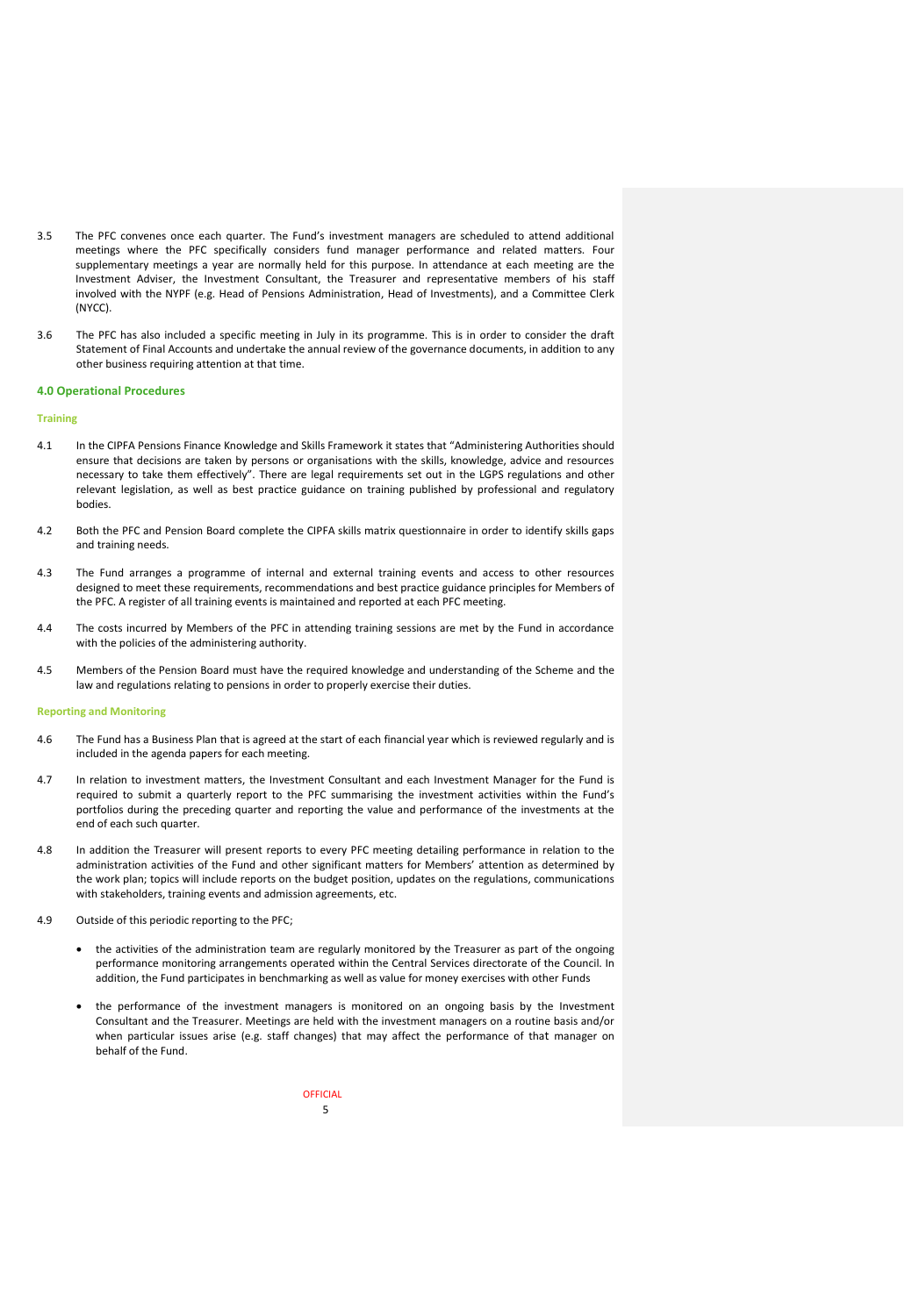# <span id="page-5-0"></span>**5.0 Key Policy and Strategy Documents**

- 5.1 In addition to the range of information provided by the Fund for Scheme members and employers, the Fund publishes a number of other key documents relating to the administration and governance of the Fund. These are as follows:
	- Administering Authority Discretions
	- Administration Strategy
	- Admissions and Terminations Policy
	- **•** Communications Policy
	- Annual Report
	- **•** Breaches Policy
	- Cashflow Policy
	- Charging Policy
	- **•** Employers Guide
	- Funding Strategy Statement (FSS)
	- **GDPR Privacy Notice**
	- **GDPR Memorandum of Understanding**
	- Governance Compliance Statement
	- Governance Roles and Responsibilities
	- **•** Internal Dispute Resolution Procedure
	- Investment Strategy Statement
	- **Responsible Investment Policy**
	- Risk Register
	-
	- **•** Training Policy

# <span id="page-5-1"></span>**6.0 Compliance with Best Practice Principles**

#### **Structure**

 $\overline{\phantom{a}}$ 

| a | The management of the administration of benefits and strategic management<br>of fund assets clearly rests with the main committee established by the<br>appointing Council                                                                                         | Fully compliant                                                                                                                                                                        |
|---|--------------------------------------------------------------------------------------------------------------------------------------------------------------------------------------------------------------------------------------------------------------------|----------------------------------------------------------------------------------------------------------------------------------------------------------------------------------------|
| b | That representatives of participating LGPS employers, admitted bodies and<br>scheme members (including pensioner and deferred members) are members<br>of either the main or secondary committee or panel established to underpin<br>the work of the main committee | Fully compliant. It is assumed<br>that the Pension Board fulfils<br>the role of a secondary panel<br>and these stakeholder groups<br>eligible<br>all<br>to<br>be<br>are<br>represented |
| c | That where a secondary committee or panel has been established, the<br>structure ensures effective communication across both levels                                                                                                                                | Fully compliant. It is assumed<br>that the Pension Board fulfils<br>the role of a secondary panel<br>the Board is not a<br>las.<br>committee in legal terms)                           |
| d | That where a secondary committee or panel has been established, at least<br>one seat on the main committee is allocated for a member from the<br>secondary committee or panel                                                                                      | compliant.<br>Fully<br>Chair<br>of<br>Pension Board attends the PFC<br>in a non-voting capacity                                                                                        |

### **Representation**

| a | That all key stakeholders are afforded the opportunity to be represented   Fully compliant |  |
|---|--------------------------------------------------------------------------------------------|--|
|   | within the main or secondary committee structure. These include:                           |  |
|   | employing authorities (including non-scheme employers, e.g.<br>٠<br>admitted bodies        |  |
|   | (including deferred <sub>EE</sub> and pensioner scheme)<br>scheme members                  |  |
|   |                                                                                            |  |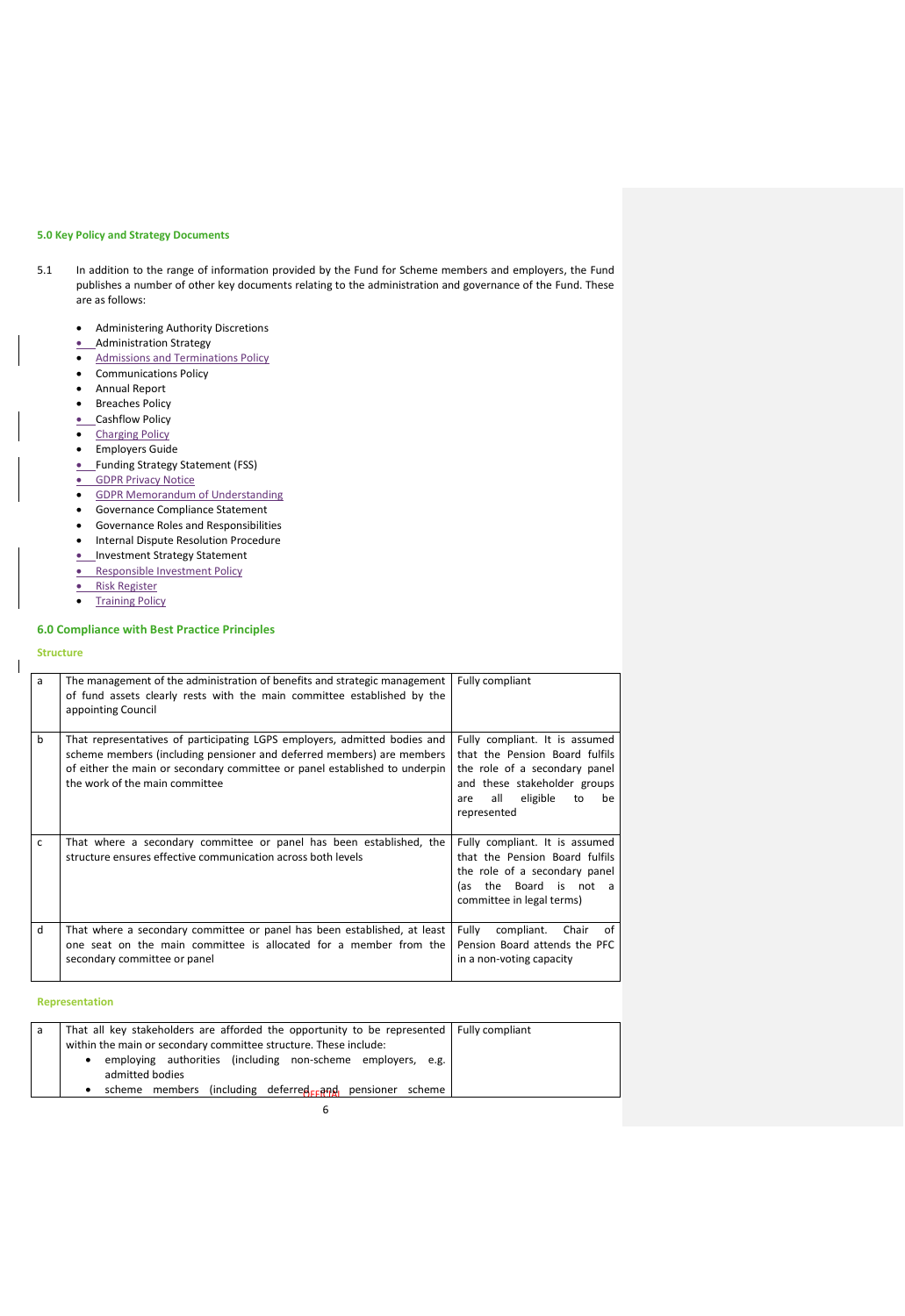|   | members)<br>where appropriate, independent professional observers<br>٠<br>expert advisers                                                                                                                                                                                       |  |
|---|---------------------------------------------------------------------------------------------------------------------------------------------------------------------------------------------------------------------------------------------------------------------------------|--|
| b | That where lay members sit on a main or secondary committee, they are   Fully compliant<br>treated equally in terms of access to papers, meetings and training and are<br>given full opportunity to contribute to the decision making process, with or<br>without voting rights |  |

# **Selection and Role of Lay Members**

| That committee or panel members are made fully aware of the status, role   Fully compliant |  |
|--------------------------------------------------------------------------------------------|--|
| and function they are required to perform on either a main or secondary                    |  |
| committee                                                                                  |  |
|                                                                                            |  |

# **Voting**

| The policy of individual administering authorities on voting rights is clear and   Fully compliant |  |
|----------------------------------------------------------------------------------------------------|--|
| transparent, including the justification for not extending voting rights to each                   |  |
| body or group represented on main LGPS committees                                                  |  |
|                                                                                                    |  |

Voting rights on the PFC are limited to representatives of the administering authority which is answerable for the effective and prudent management of the Scheme, and to representatives of the Fund's major employers. This arrangement provides an optimal number in terms of decision making effectiveness, therefore voting rights have not been extended to other stakeholders.

# **Training, Facility Time and Expenses**

| a | That in relation to the way in which statutory and related decisions are taken  <br>by the administering authority, there is a clear policy on training, facility time<br>and reimbursement of expenses in respect of members involved in the<br>decision-making process | <b>Fully compliant</b> |
|---|--------------------------------------------------------------------------------------------------------------------------------------------------------------------------------------------------------------------------------------------------------------------------|------------------------|
| b | That where such a policy exists, it applies equally to all members of Fully compliant<br>committees, sub-committees, advisory panels or any other form of secondary<br>forum                                                                                             |                        |

## **Meetings (Frequency and Quorum)**

| a | That an administering authority's main committee or committees meet at Fully compliant<br>least quarterly                                                                                                                                  |  |
|---|--------------------------------------------------------------------------------------------------------------------------------------------------------------------------------------------------------------------------------------------|--|
| b | That an administering authority's secondary committee or panel meet at least   Fully compliant<br>twice a year and is synchronised with the dates when the main committee sits                                                             |  |
|   | That administering authorities who do not include lay members in their   Fully compliant<br>formal governance arrangements, provide a forum outside of those<br>arrangements by which the interests of key stakeholders can be represented |  |

**Access**

| That subject to any rules in the Council's constitution, all members of main   Fully compliant |  |
|------------------------------------------------------------------------------------------------|--|
| and secondary committees or panels have equal access to committee papers,                      |  |
| documents and advice that falls to be considered at meetings of the main                       |  |
| committee                                                                                      |  |
|                                                                                                |  |

# **Scope**

| That administering authorities have taken steps to bring wider scheme issues   Fully compliant |  |
|------------------------------------------------------------------------------------------------|--|
| within the scope of their governance arrangements                                              |  |
| OFFICIAL                                                                                       |  |
|                                                                                                |  |